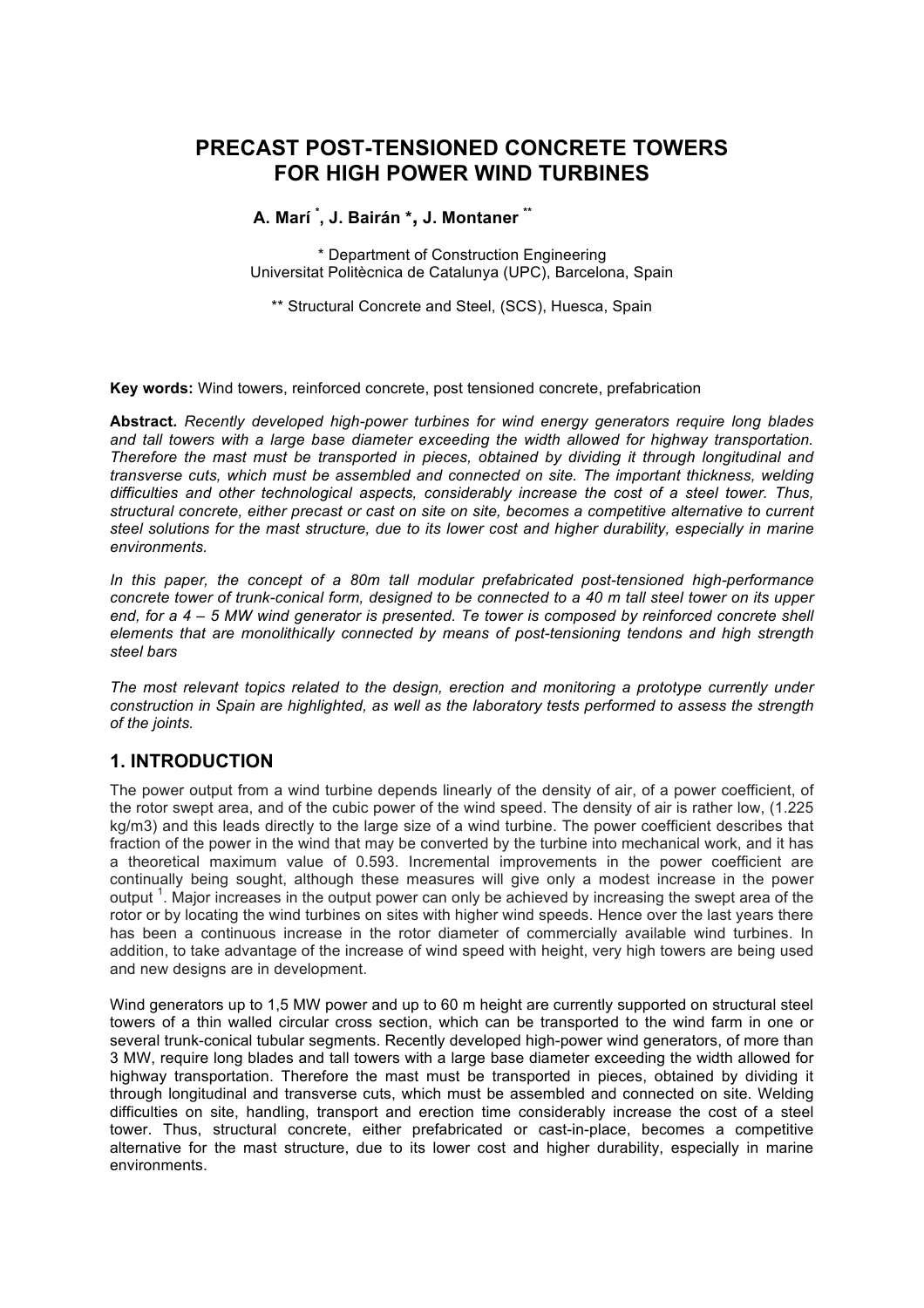## **2. STRUCTURAL CONCRETE TOWERS: DESIGN OPTIONS**

Concrete technology offers a variety of options to fulfil the structural requirements for wind towers, such as reinforced and prestressed concrete, either precast or cast-in-place. For a tower with given geometrical parameters and design loads, the optimal solution depends mainly on economical, technical and environmental aspects related to design, execution and service life.

Axial compressive loads are very small compared to bending moments in wind towers and, therefore, cracking is unavoidable under service loads when using reinforced concrete. Cracking facilitate the entrance of aggressive agents inside the concrete, so they may produce corrosion of the reinforcement. Cracking also reduces the structure stiffness and, therefore, modifies the dynamic response of the tower. In addition, steel and concrete variations of stresses under reversal loads are much higher in cracked than in un-cracked sections, thus reducing the fatigue strength under repeated loads. Thus, a strict crack control is needed not only for durability reasons, but also to limit deflections, to keep the tower natural frequencies within a range of values far from those that would produce resonance problems and to avoid fatigue problems under repeated loads. When a reinforced concrete solution is designed, the above limitations condition the thickness of the shell and use to require a considerable amount of mild steel.

Compressive stresses introduced by prestressing at horizontal sections contribute to avoid concrete cracking produced by to the loads and by the shrinkage and temperature stresses during concrete hardening. In aggressive environments, no tension is allowed under the frequent load combination, so the structure behaves elastically and, therefore, no changes in the natural frequencies of the tower due to cracking must be considered. Tendons are kept always in the compressed zone, so the variations of stresses in the prestressing steel under load reversals are small and, if a sufficient concrete cover is provided, the risk of steel corrosion is very small. In non-aggressive environments, a characteristic crack width of 0,2 mm is allowed under the frequent loads, although still no decompression is allowed under the quasi-permanent load combination. Crack opening reduces the concrete stiffness with respect to an un-cracked section, but much less than in reinforced concrete members, due to the axial load provided by prestressing. The variations of the steel stresses under repeated loads are usually acceptable, since the steel necessary to satisfy the stress and crack width limits is sufficient to satisfy the Ultimate Limit States (ULS).

Grouting the sheaths with cement grout provides an adequate protection to the steel and bond to the concrete. After grouting, the prestressing strands help to control the crack width and provide additional flexural capacity under increasing bending moments. When using unbonded tendons, the prestressing contribution is limited to that of an external compressive force only, and null or limited additional contribution in the ULS is considered. In this case, the amount of mild steel might be controlled by fatigue considerations.

Traditionally, monolithic concrete structures are associated to cast-in-place type of construction. However, the use of prestressing to connect different elements successfully allows obtaining monolithic structures made from pre-cast members. In addition, prefabrication may speed up the construction time with respect to one built on site and allows easier dismounting after the service life of the tower. Prefabrication has also the advantages of having a strict quality control of the geometry, of the materials properties and of the manufacturing process. This allows obtaining high performance concrete more easily than on site construction. I better finished elements, a more uniform quality of the pieces, and a reduction in the effective shrinkage. An important aspect to consider is the reduction of the risk of human accidents during construction.

However, handling, storage, transport and assembly of precast elements are aspects that highly affect the cost and may condition the adequacy of a pre-cast solution. Hence, the optimal solution in a precast concrete tower is the one which minimizes the cost of the whole process. This includes the amortization of the production facilities and moulds, labour, materials, handling, transport, assembly, maintenance, demolition and recycling costs. Prestressed concrete solutions result in lighter and less reinforced structures, what may be important if a precast solution is being used.

### **3. PRECAST-PRESTRESSED CONCRETE TOWER PROTOTYPE**

#### **3.1. Tower description**

The concept of a pre-cast pre-stressed concrete tower prototype for up to 5 MW wind generators designed, constructed and instrumented in a wind farm in Spain is briefly described herein. The total height of the tower is 120m, being the lower 80 m made of a precast post-tensioned concrete trunkconical ribbed shell (Figure 1) connected on its top to a steel tubular tower.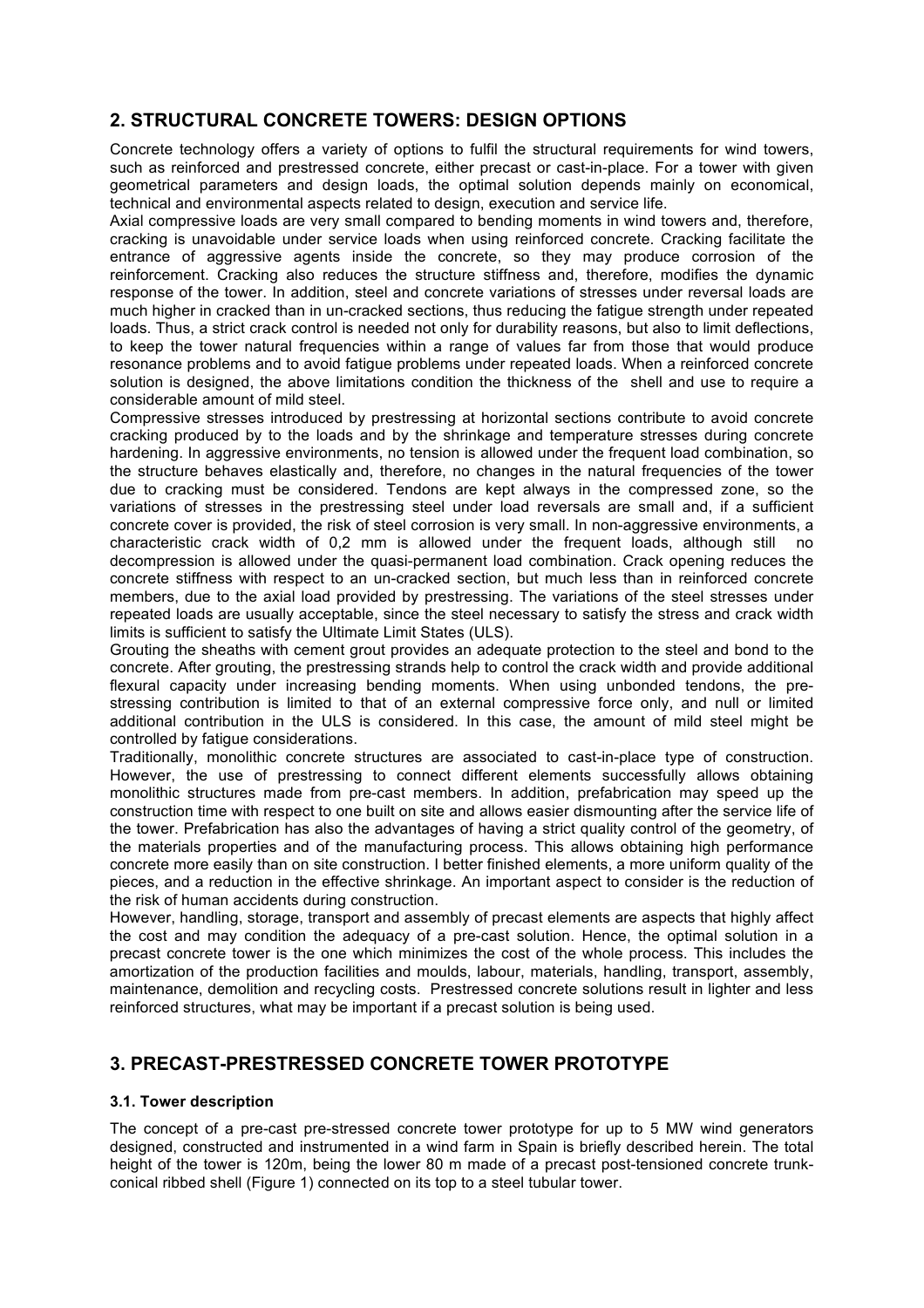

Figure 1. Mixed 80 m concrete and 40 m steel tower

For turbines of 4 to 5 MW, the external diameter of the tower at the base may range from 7,50 to 8,50m. The shell may be of constant thickness or may be ribbed, thus being thinner. In case they exist, vertical ribs may incorporate the vertical prestressing sheaths, provide global strength and stiffness to the structure and help to avoid the local buckling of the shell. Horizontal ribs also stiffen the shell and may lodge horizontal prestressing cables. The edge rings of each element incorporate the connection bolts between pieces of different storeys and between the tower and the foundation.

The tower is divided by horizontal cuts into segments, each segment being divided by vertical cuts into a number of identical elements or pieces with the shape of a roofing tile. The number of elements composing each segment and their length depend on economical, geometrical and constructional aspects. The width of a piece is limited by the dimension allowed for road transportation (4,3m in Spain). Access conditions to the site, and assembly difficulties under strong winds may limit the elements length. The weight of a piece is also limited by transport regulations and specially by the cost of the crane for assembly on site.

A typical tower may be composed by segments of length varying from 12 to 24 m long. The designed prototype is composed by 4 segments and 20 pieces, and may be mounted in around one week. The pieces are transported to the site and those corresponding to the lower segment are connected by means of prestressing bars to the foundation. The rest of segments are assembled at the footing level, around the first segment (figure 2).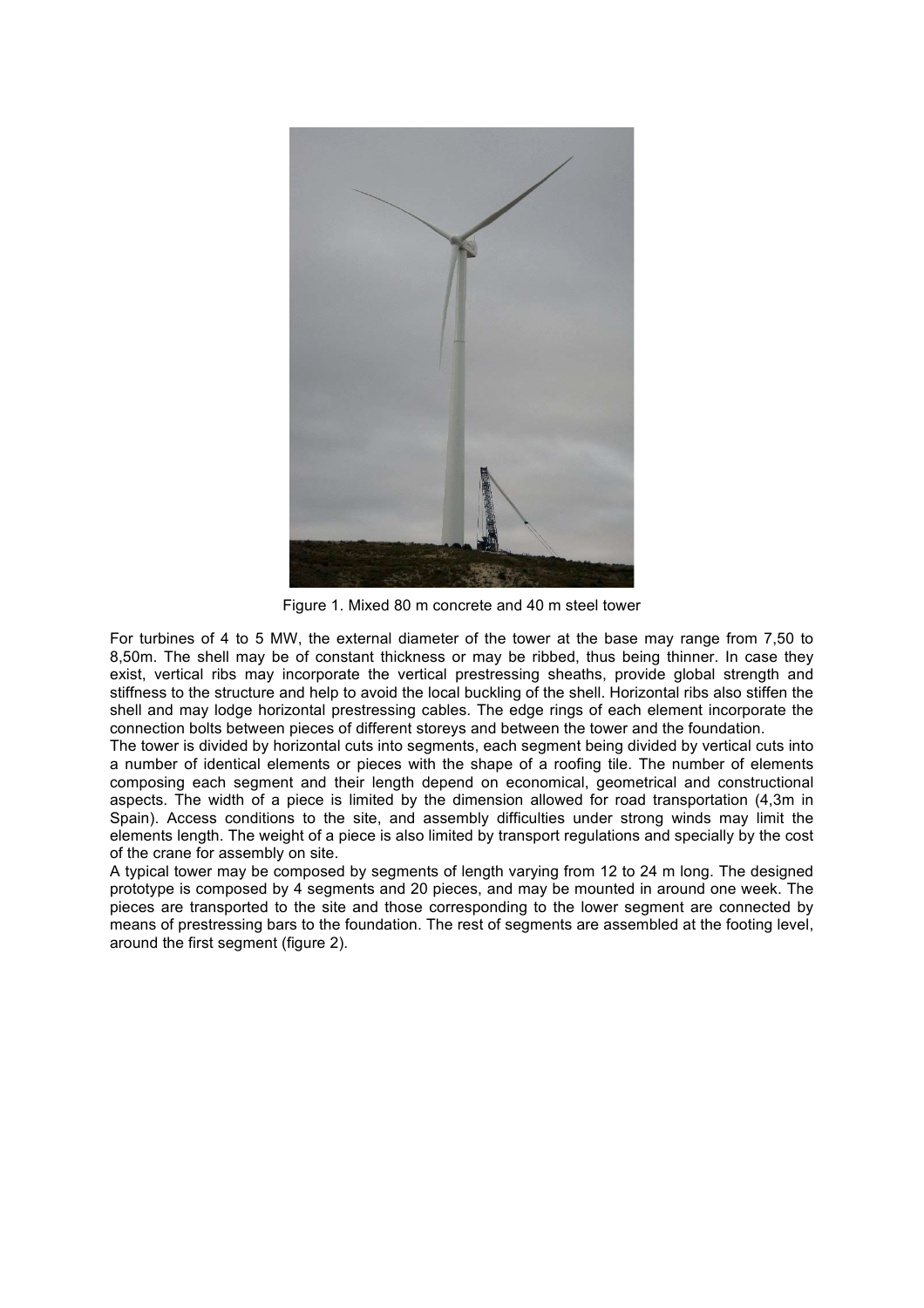

Figure 2. Assembling of tower segments obtained from precast elements

Stressing of the horizontal tendons provides the necessary compression to the vertical joint to monolithically connect all pieces. Once assembled, the segment is elevated and put on top of the lower one, as shown in figure 2, to which it is connected by means of prestressing bars. Each segment is rotated with respect to the previous one, avoiding continuity of the vertical joints.

Long vertical prestressing tendons provide the vertical compression stresses in all the tower horizontal sections, needed to satisfy the serviceability and the safety of the tower. The sheaths are injected with cement grout, so they protect the tendons which become bonded to the concrete. High strength prestressing bars are placed crossing these joints and anchored at the two adjacent segments, to ensure stability during construction and to avoid decompression under service loads.

Horizontal prestressing consists on unbonded tendons which go through the vertical joints and span more than 180º. In order to provide additional compression in the vertical joint, high strength prestressing bars crossing the joint are placed between horizontal tendons. The compression introduced into the joint allows resisting the shear stresses in the joint at service, while the steel bars provide additional strength under increasing loads in order to achieve the safety level required by the current codes applicable to concrete wind towers  $^{2,3,4,5,6}$ 

#### **3.2. Design aspects**

The tower is considered as a cantilever, fixed at the bottom and free on top. The connection between the tower and the foundation is rigid, being the only rotations considered those due to the foundation movements as a consequence of the soil deformations.

The tower service life duration is 50 years. In a tower considered exposed to airborne salt, the following concrete characteristics are required:  $f_c \ge 30$  MPa (C30/37), water/cement ratio ≤ 0,50, minimum cover of reinforcement,  $c_{min} = 30$ mm, minimum cover of prestressing sheaths  $c_{min} = 40$  mm, Typical values of the materials properties adopted for design are fy=500 MPa for mild steel, fps=1860 MPa for prestressing strands, and fps=1050 MPa for high-strength prestressing bars. Vertical prestressing is designed to ensure no decompression at any section under frequent loads. Maximum allowed concrete stresses are 0.45  $f_c$  for quasi-permanent loads and 0.60  $f_c$  for frequent loads. Calculations of short and long-term losses are made considering the actual prestressing sequence and the assumed age of concrete at prestressing. Tendons are stressed from the top of the concrete tower in one or several phases in an adequate sequence, to avoid producing tensile stresses during stressing.

The ULS checks must include flexure of any horizontal cross section, strength and buckling of the shell, and fatigue. Two layers of an orthogonal mild reinforcement grid and additional reinforcing bars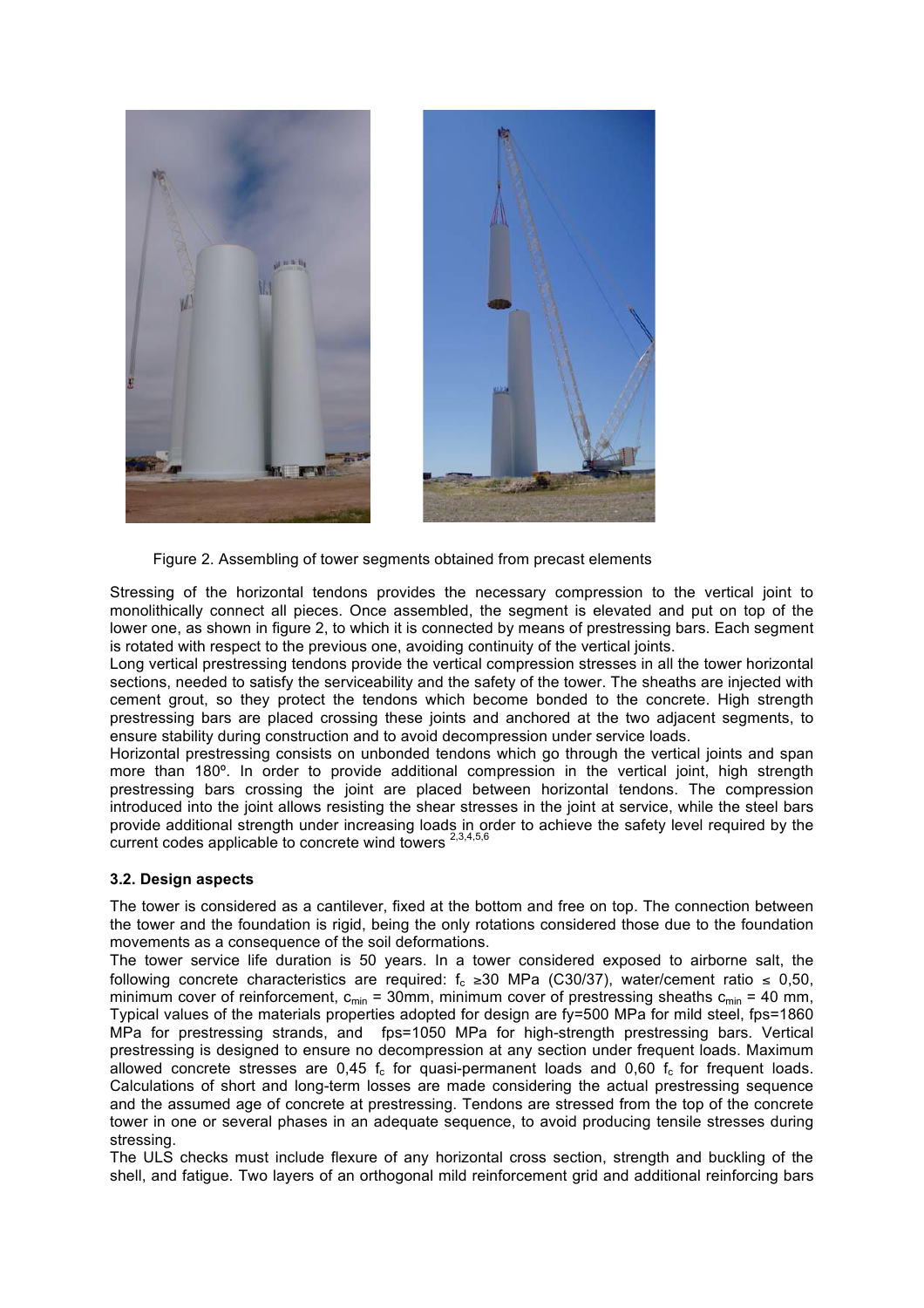should be placed at the shell and ribs, respectively, for strength reasons and to absorb tensile stresses during manufacturing, handling and transport. Detailing reinforcement at discontinuity zones, such as connections between segments, door opening and connection to the foundation is made by strut-and-tie models complemented by finite element analyses. Other studies made are: modal sensitivity analyses to obtain the effect of the variations of the concrete modulus of elasticity on the natural frequencies; spreading of the vertical prestressing force on the shell; distribution of the compression stresses in vertical joints induced by transversal prestressing; vortex shedding analysis during construction; stresses, deflections and optimal supports position during handling, storage and transport and transverse bending in the tower due to non-symmetric environmental thermal effects.

#### **3.3. Experimental studies**

Previous tests were made to define the adequate mix proportions of concrete and mortar for the required design properties. An evaluation of the friction losses at the unbonded tendons was made with a full scale model of a short segment, by measuring the necessary force to extract the wedges. With the aim of evaluating the shear strength of the designed joint, a number of shear tests with different levels of transverse compression were carried out at the Structural Technology Laboratory (LTE) of UPC<sup>7</sup>, in Barcelona, Spain. The joint is laterally confined and has an indented surface, satisfying the requirements of EC2. The grout used for filling the joint had an average compression strength of 55 MPa and a flexural strength of 4,5 MPa at the age of loading (7 days). Figure 3 shows the test setup. The transverse pressure was introduced by means of prestressing bars. A total of 6 tests were done, grouped in 3 series of 2 tests corresponding to nominal transverse pressures of 0,25 MPa, 0,50 MPa and 0,75 MPa. The applied load, the joint opening, the vertical joint slip and the evolution of the transverse force along the test development, were measured by electronic devices.





Figure 3. View and scheme of the shear test setup

The tests results showed a very stiff behaviour of the joint, with a maximum relative displacement at the peak load smaller than 0,5 mm. The failure occurred after vertical cracks tangent to the indented surface took place, showing that the strength of the shear keys governed the joint strength. The results of the joint strength experimentally obtained were in all cases higher than those provided by EC2 assuming the shear friction parameters for an indented joint, using the materials properties of the specimens tested. In addition, experimental values for the "c" and  $\mu$  parameters of the shear friction model were obtained for the designed joint.

The tower and the foundation were monitored to measure accelerations, displacements, concrete and steel strains at several cross sections, footing rotations and relative movements at vertical joints, among other parameters. The results of the measures will be processed to obtain the structural response and to evaluate the actual forces introduced by the measured wind and the concomitant tip rotor speeds.